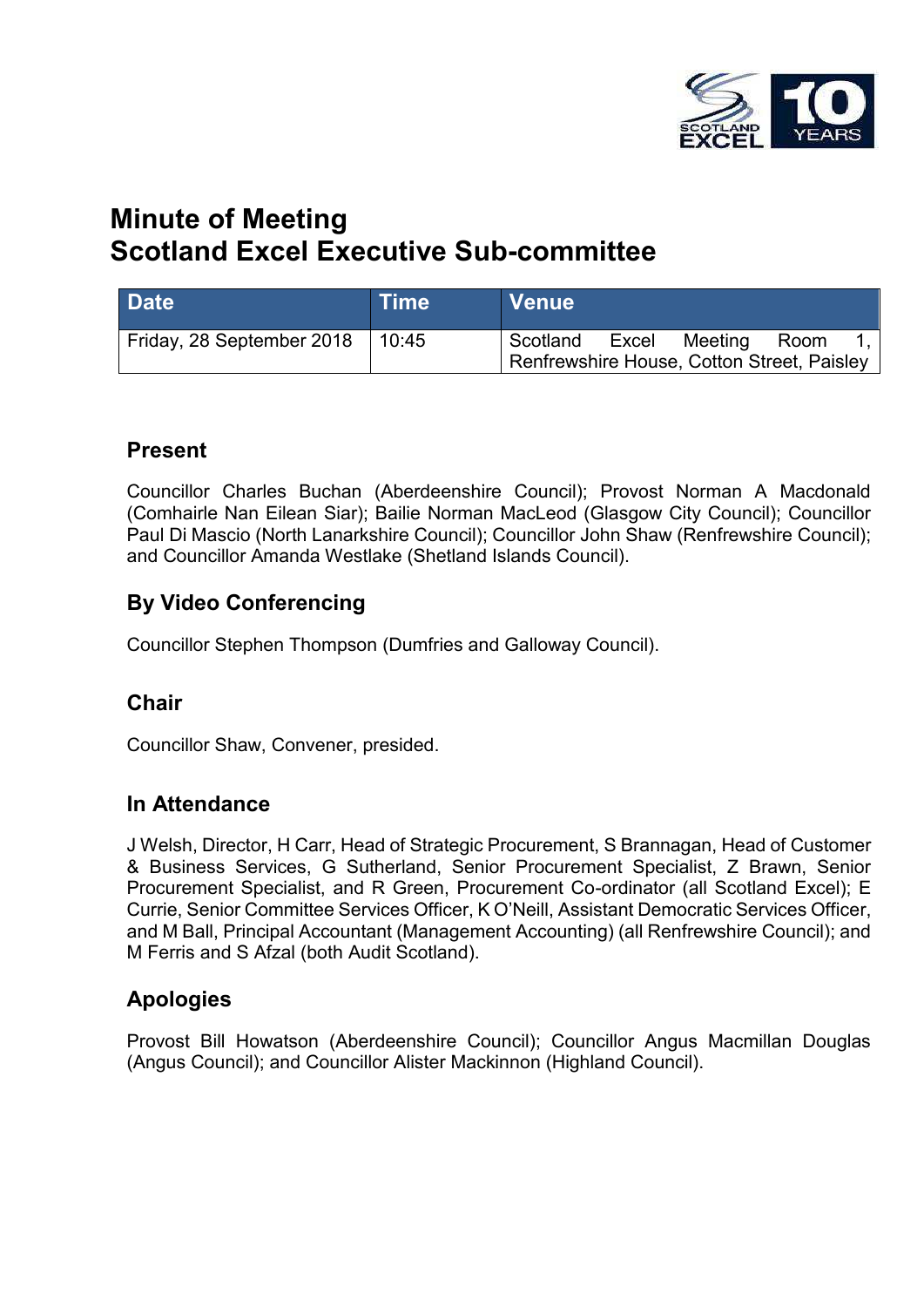# **Declarations of Interest**

There were no declarations of interest intimated prior to the commencement of the meeting.

### **Order of Business**

In terms of Standing Order 12, the Convener intimated that he proposed to alter the order of business to facilitate the conduct of the meeting by considering item 3(b) of the agenda before item 3(a) of the agenda.

#### **1 Minute**

There was submitted the Minute of the meeting of the Executive Sub-committee held on 24 August 2018.

**DECIDED:** That the Minute be approved.

### **2 Revenue Budget Monitoring**

There was submitted a joint revenue budget monitoring report by the Treasurer and the Director of Scotland Excel for the period 1 April to 17 August 2018.

The report intimated that gross expenditure was £6,000 under budget and income was currently breakeven which resulted in a net underspend of £6,000.

**DECIDED:** That the report be noted.

# **3(a) Audited Annual Accounts 2017/18**

Under reference to item 4 of the Minute of the meeting of this Joint Committee held on 29 June 2018 there was submitted a joint report by the Treasurer and Director of Scotland Excel relative to the audited annual accounts for the Joint Committee for 2017/18.

The report intimated that in accordance with the Local Authority Accounts (Scotland) Regulations 2014 the audited accounts must be approved for signature by the Joint Committee no later than 30 September each year. Following approval, the audited accounts would be signed by the Director of Scotland Excel, Convener and Treasurer. The report detailed the main changes from the unaudited to the audited accounts.

The audited annual accounts had been amended to reflect changes identified during the audit by Audit Scotland in the Annual Audit Report 2017/18 and an amended set of audited annual accounts had been issued to members of the Executive Subcommittee. It was proposed that paragraph 4 of page 11 of the audited accounts 2017/18, as amended, be deleted. This was agreed.

# **3(b) Annual Audit Report 2017/18**

Under reference to item 4 of the Minute of the meeting of this Joint Committee held on 29 June 2018 there was submitted a report by Audit Scotland relative to the Annual Audit Report 2017/18 for the Joint Board.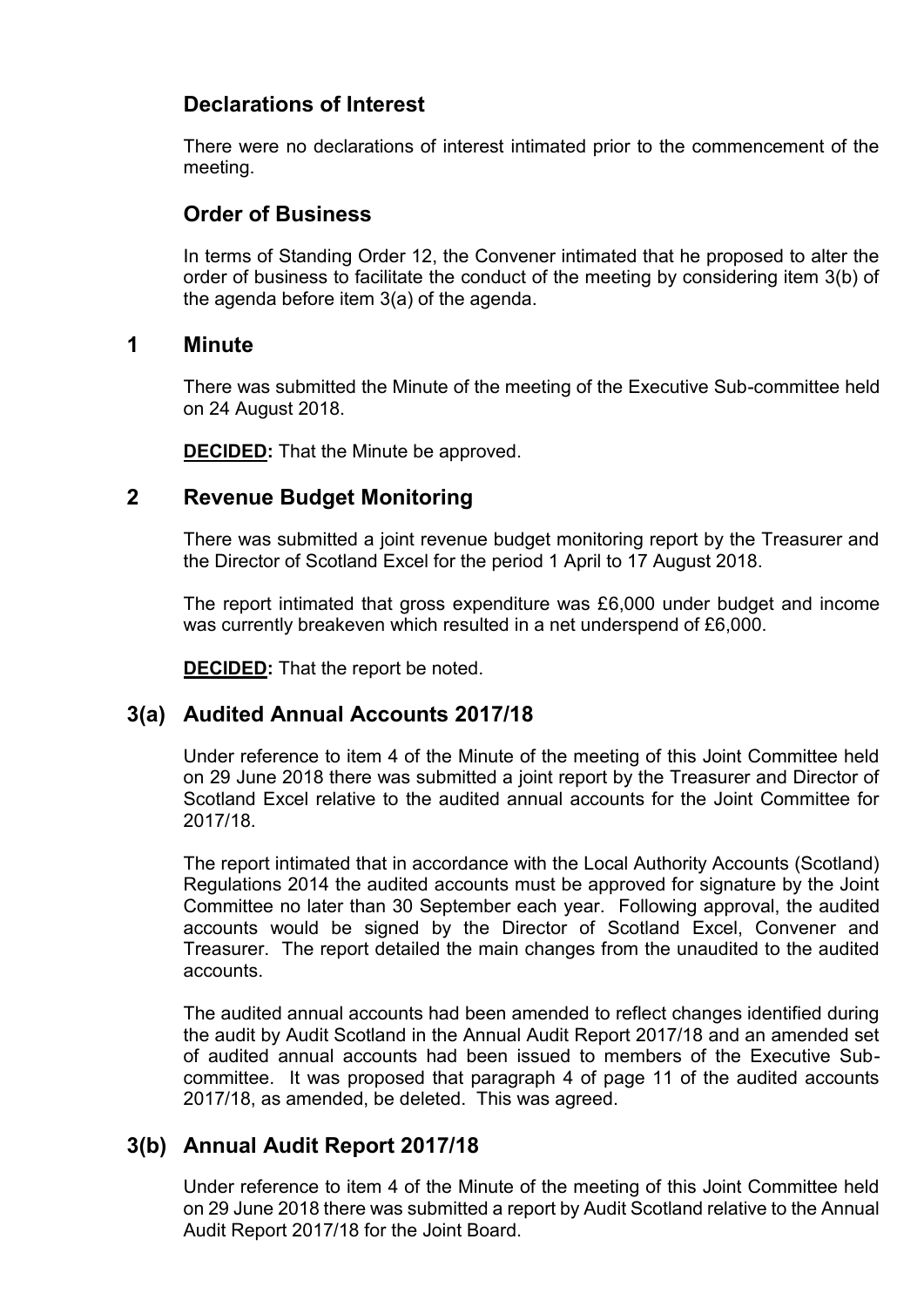The report intimated that the audit certificate issued by Audit Scotland provided an unqualified opinion that the annual accounts present a true and fair view of the financial position of the Joint Committee as at 31 March 2018, in accordance with the accounting policies detailed in the accounts.

Amendments to the wording in relation to paragraph 40 of Part 2 of the report and follow up action point 2 of Appendix 1 to the report were proposed and agreed. M Ferris, Audit Scotland advised that these amendments would appear in the final Annual Audit Report 2017/18.

Audit Scotland had amended their covering letter for the Annual Audit Report 2017/18 and an amended letter had been issued to members of the Executive Subcommittee.

#### **DECIDED:**

(a) That the report and amendments to the wording in paragraph 40 and follow up action point 2 of Appendix 1 be noted; and

(b) That the audited accounts 2017/18, as amended, be approved for signature by the Director of Scotland Excel, Convener and Treasurer.

#### **4(a) Contract for Approval: Asbestos Surveys, Removal and Disposal and Analytical Services**

There was submitted a report by the Director of Scotland Excel relative to the award of a renewal framework agreement for asbestos surveys, removal and disposals and analytical services which would be effective from 1 November 2018 until 31 October 2020, with an option to extend for up to 24 months to 31 October 2022.

The Convener intimated that the Director of Scotland Excel had withdrawn this report.

**DECIDED:** That it be noted that the report had been withdrawn.

#### **4(b) Contract for Approval: Domestic Gas Boiler Maintenance**

There was submitted a report by the Director of Scotland Excel relative to the award of the first national collaborative framework for gas boiler maintenance which would be effective from 22 October 2018 until 13 September 2020, with an option to extend for up to two years until 13 September 2022.

The report intimated that the framework provided councils and associate members with a mechanism to procure a contractor to carry out annual servicing, maintenance and ad-hoc repairs of gas boilers across their housing stock. The framework would support councils in delivering against Scotland's National Outcomes and ensure gas boilers were efficient and working economically, reducing fuel emissions and increasing energy efficiency within the housing sector.

The level of spend was anticipated to be in the region of  $£10$  million per annum, increasing as current contractual arrangements expired. It was noted that eight councils had confirmed their intention to participate in the framework with an additional two councils considering their options. Six associate members had also confirmed their intention to participate in the framework.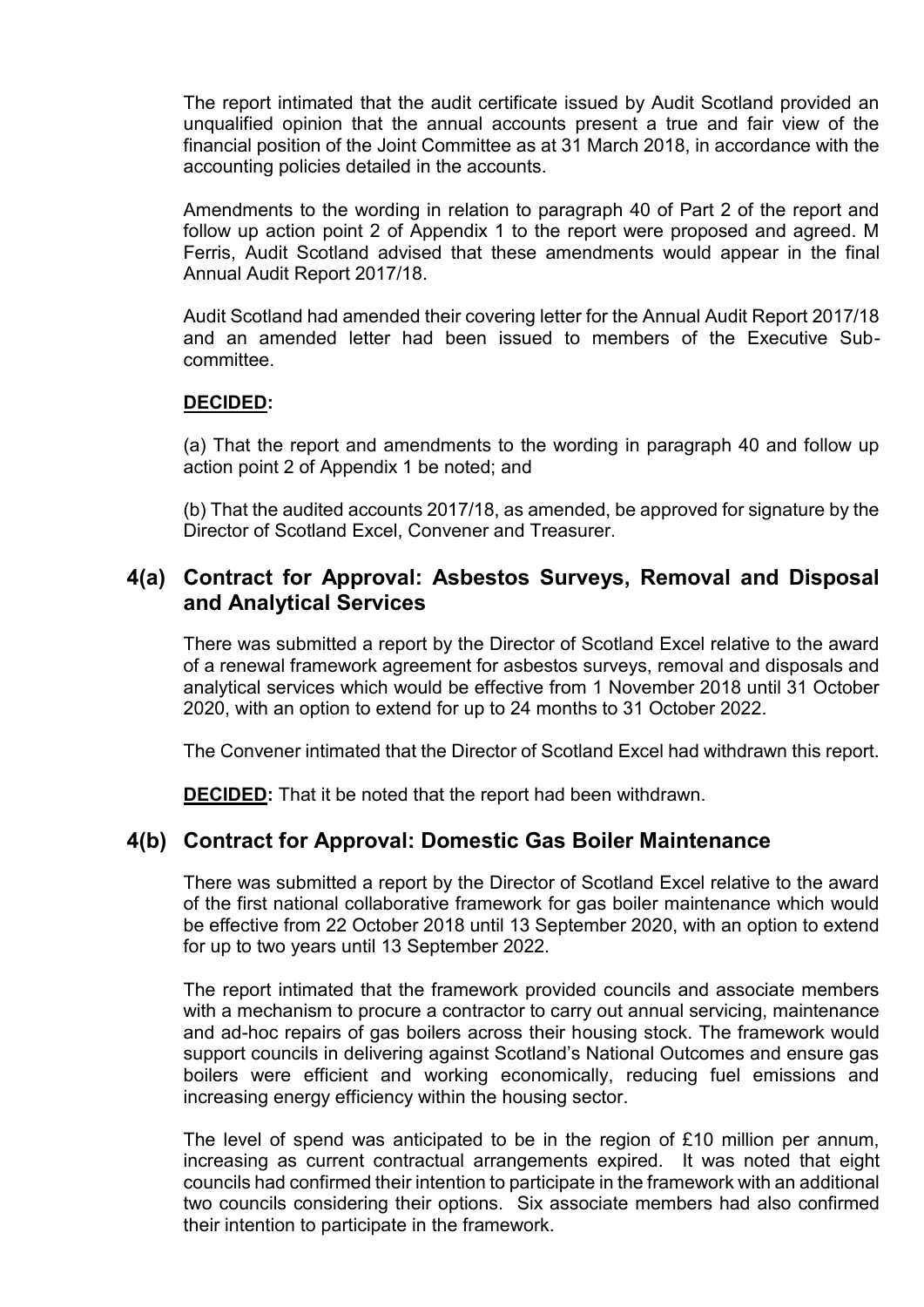Tender responses had been received from 12 suppliers. One supplier failed to submit a commercial response and as such this bid was non-compliant.

Based on the criteria and scoring methodology set out within the tender document, a full evaluation of the 11 compliant offers had been completed and Appendix 3 to the report detailed the scoring achieved by each bidder.

Based on the evaluation undertaken to secure best value, capacity and coverage it was recommended that a multi-supplier framework agreement be awarded to nine suppliers across the 37 geographical areas as outlined in Appendix 3 to the report.

It was noted that the figure in table 1 of the report in relation to technical points should read 39.9%. An amended last page of Appendix 3 was tabled at the meeting.

#### **DECIDED:**

(a) That it be noted that the figure in table 1 of the report in relation to technical points should read 39.9%; and

(b) That the award of the framework agreement for the domestic gas boiler maintenance, as detailed in Appendix 3 to the report, as amended, be approved.

### **4(c) Contract for Approval: Supply, Delivery and Installation of Commercial Catering Equipment**

There was submitted a report by the Director of Scotland Excel relative to the award of a framework agreement for the supply, delivery and installation of commercial catering equipment which would be effective from 1 November 2018 until 31 October 2021, with an option to extend for up to an additional 12-month period until 31 October 2022.

The report intimated that the framework provided councils with a mechanism to procure a range of gas, electric and refrigerated commercial catering equipment and summarised the outcome of the procurement process for this national framework arrangement.

The framework had been divided into five lots as detailed in table 1 of the report and had been advertised at an estimated value of £16 million over the four-year period.

Tender responses had been received 19 suppliers and a summary of offers received was detailed in Appendix 1 to the report.

Based on the criteria and scoring methodology set out within the tender document, a full evaluation of the compliant offers had been completed and Appendix 2 to the report detailed the scoring achieved by each bidder.

Based on the evaluation undertaken and in line with the criteria and weightings set out in the report it was recommended that a multi-supplier framework agreement be awarded to 14 suppliers across the five lots as outlined in Appendix 2 to the report.

**DECIDED:** That the award of the framework agreement for the supply, delivery and installation of commercial catering equipment, as detailed in Appendix 2 to the report, be approved.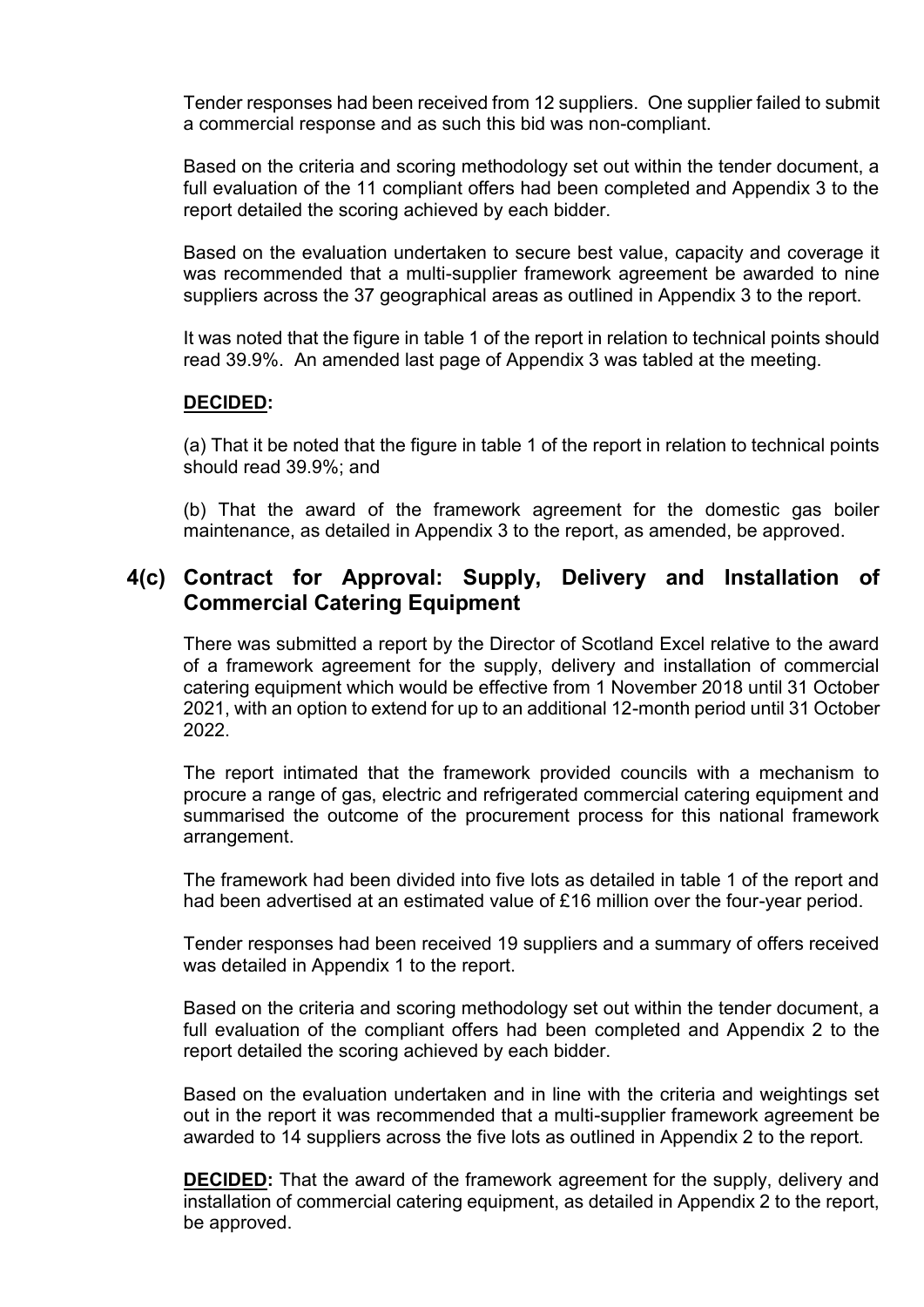#### **5 Request for Associate Membership: Advice Direct Scotland**

There was submitted a report by the Director of Scotland Excel advising that Advice Direct Scotland, an independent member of the Scottish Association of Citizens Advice Bureaux and registered charity, had submitted an application to become an associate member of Scotland Excel.

**DECIDED:** That the application by Advice Direct Scotland to become an associate member of Scotland Excel, at an annual membership fee of £500, be approved subject to completion and signing of the agreement documentation.

#### **6 Early Learning and Childcare and Procurement: Delivering the 1140 Hours**

There was submitted a report by the Director of Scotland Excel relative to Scotland Excel's work regarding the expansion of Early Learning and Childcare (ELC) in Scottish local authorities.

The report intimated that currently every three and four-year old were entitled to 600 hours of funded childcare per year. Local authorities used a variety of processes to ensure suitable early learning and childcare provision was available in their local area. In October 2016 the Scottish Government launched "A Blueprint for 2020: The Expansion of Early Learning and Childcare in Scotland" which set out their vision to nearly double the entitlement to free ELC for every three and four-year old and eligible two-year olds to 1140 hours per year by 2020.

The Scottish Government formed a Service Models Working Group (SMWG) in June 2017 to develop the principles and detailed documentation for the expansion. In particular, the SMWG had focussed on a new National Standard and a "Funding Follows the Child" approach.

In March 2018, the Scottish Government and CoSLA published "The ELC Service Model for 2020: Consultation Paper" setting out the "Funding Follows the Child" approach which sought views of the National Standard that would underpin it. Given Scotland Excel's strong background of working across Scottish local authorities to develop and deliver national, collaborative projects, the SMWG had commissioned Scotland Excel to develop the necessary ELC supporting guidance.

Scotland Excel had been awarded grant funding by the Scottish Government to deliver the work and the report detailed the remit and workplan of the project. Scotland Excel would co-produce guidance with local authorities with input from provider bodies and other relevant stakeholders. Focus Groups would be set up to identify and share best practice and develop the contents of each of the guidance documents. Consultation with public, private and third sector providers would also be undertaken.

**DECIDED:** That the new project which Scotland Excel was undertaking in relation to Early Learning and Childcare be noted.